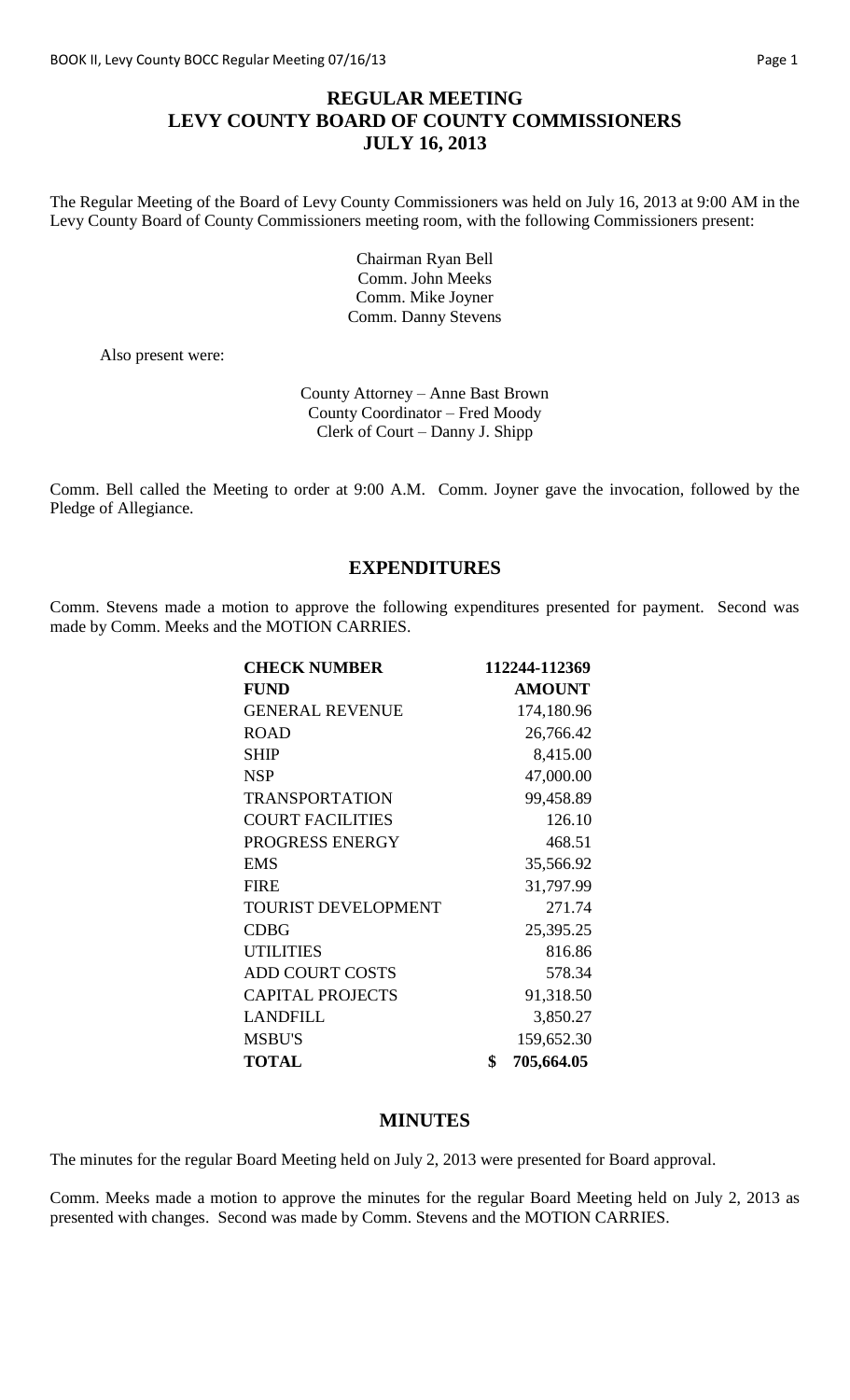# **CARR, RIGGS & INGRAM, LLC**

Martha Garcia-Baker 2012 Audit Report Presentation

Mrs. Garcia-Baker presented the 2012 Audit Report to the Board as prepared by Carr, Riggs & Ingram, LLC.

### **LEVY COUNTY SHERIFF'S OFFICE**

Sheriff Bobby McCallum, Jr.

Request approval and signature on the Application for the Drug Task Force for the Edward Byrne Memorial Justice Assistance Grant Program, 2014.

Sheriff McCallum requested Board approval and the Chairman's signature on the Application for the Drug Task Force for the Edward Byrne Memorial Justice Assistance Grant Program, 2014. The amount of funds set aside by the FDLE is \$46,605 for the Levy County Drug Task Force. These funds help supplement salaries or purchase equipment for the Task Force which is a county-wide jurisdiction.

Comm. Meeks made a motion to approve the Chairman's signature on the Application for the Drug Task Force for the Edward Byrne Memorial Justice Assistance Grant Program as requested. Second was made by Comm. Joyner and the MOTION CARRIES.

### **SUPERVISOR OF ELECTIONS**

Tammy Jones, Supervisor of Elections

Request approval for two polling location changes.

Mrs. Jones requested Board approval for the following two (2) polling location changes:

Precinct 8 – Move from the old Morriston Baptist Church to the new Morriston Baptist Church. The new address is 3141 SE HWY 41, Morriston, FL.

Precinct 6 – Move from the Gulf Hammock Fire Station to the Gulf Hammock Church of God. The new address is 3510 SE CR 326, Gulf Hammock, FL.

Comm. Joyner made a motion to approve the polling changes as presented. Second was made by Comm. Meeks and the MOTION CARRIES.

### **EMERGENCY MANAGEMENT**

Mark S. Johnson, Director

A. Request approval to purchase Emergency Operations Center furniture.

Mr. Johnson requested Board approval to purchase new furniture for the Emergency Operations Center by using the State Contract pricing. The purchase amount of \$37,510.57 will be made by utilizing funding provided by Progress Energy. The existing furniture will be donated to the Department of Public Safety for their new Training Facility.

Comm. Stevens made a motion to approve the purchase of new office furniture for the Emergency Operations Center as requested. Second was made by Comm. Joyner and the MOTION CARRIES.

B. Request acceptance of the Emergency Management Preparedness and Assistance Grant (EMPA).

Mr. Johnson requested acceptance by the Board of the Emergency Management Preparedness and Assistance Grant (EMPA). The period of this Agreement is from July 1, 2013 to June 30, 2014 and is in the amount of \$105,806.

Comm. Meeks made a motion to accept the EMPA Grant as presented. Second was made by Comm. Stevens and the MOTION CARRIES.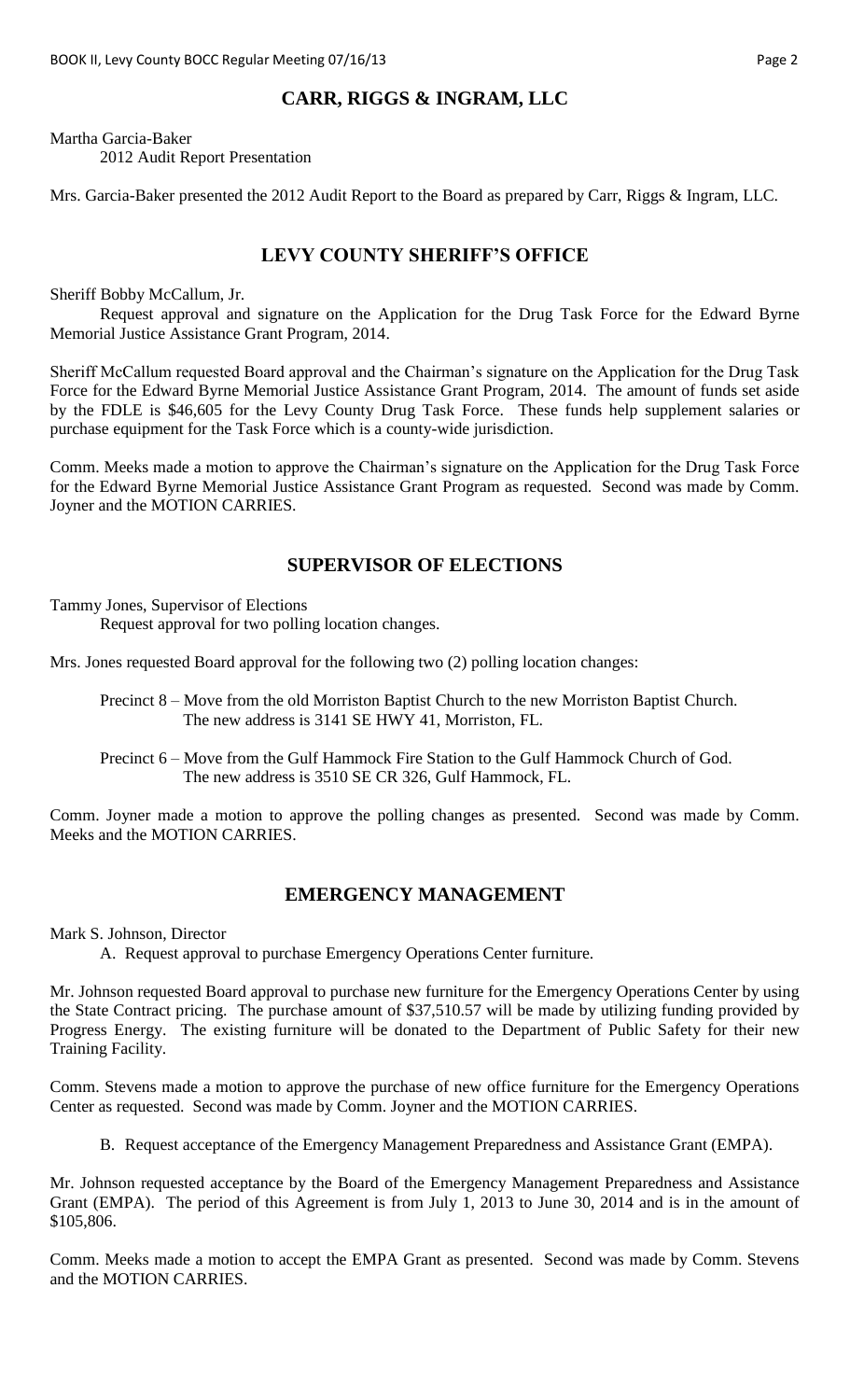BOOK II, Levy County BOCC Regular Meeting 07/16/13 **Page 3** Page 3

Mr. Johnson requested acceptance by the Board of the Emergency Management Performance Grant. The period of this Agreement is from July 1, 2013 to June 30, 2014 and is in the amount of \$58,279.

Comm. Stevens made a motion to accept the Emergency Management Performance Grant as requested. Second was made by Comm. Meeks and the MOTION CARRIES.

### **NATURE COAST BUSINESS DEVELOPMENT COUNCIL**

David Pieklik, Executive Director Progress Report Presentation

Mr. Pieklik reported to the Board progress of the Nature Coast Business Development Council focusing on the creation of jobs by new businesses coming to the county.

### **SOLID WASTE – NON-AGENDA ITEM**

Benny Jerrels, Director

Mr. Jerrels requested Board approval to hear a non-agenda item.

Comm. Meeks made a motion to hear a non-agenda item. Second was made by Comm. Joyner and the MOTION CARRIES.

Mr. Jerrels requested Board approval of Resolution 2013-34 authorizing the Chairman's signature on the application for the Consolidated Small County Solid Waste Management Grant in the amount of \$90,909 and appointing the Director of Solid Waste as authorized representative under the grant.

Comm. Stevens made a motion to approve Resolution 2013-34 as requested. Second was made by Comm. Joyner and the MOTION CARRIES.

### **DEPARTMENT OF PATHOLOGY, IMMUNOLOGY AND LABORATORY MEDICINE**

Dr. Bruce Goldberger, Director and Professor

New Medical Examiner Building and proposed agreement presentation.

Dr. Goldberger made a presentation to the Board regarding the need for a new Medical Examiner Building and also presented a Three-Party Agreement with the University of Florida, Board of Trustees and William F. Hamilton, MD, Medical Examiner. Dr. Goldberger emphasized the presentation was not about seeking funding at this time, but to inform the Board of future plans.

The Board thanked Dr. Goldberger for the informative presentation and looked forward to seeing information from him again.

The meeting recessed at 10:18 A.M. The meeting reconvened at 10:27 A.M.

### **DEPARTMENT REPORTS**

### **COUNTY COORDINATOR**

Fred Moody

A. Request approval of Preliminary Rate Resolutions for Fire Assessment, Resolution 2013-30.

Mr. Moody requested Board approval of the Preliminary Rate Resolution for Fire Assessment, Resolution 2013- 30. The Preliminary Fire Protection Assessment Rates are as follows: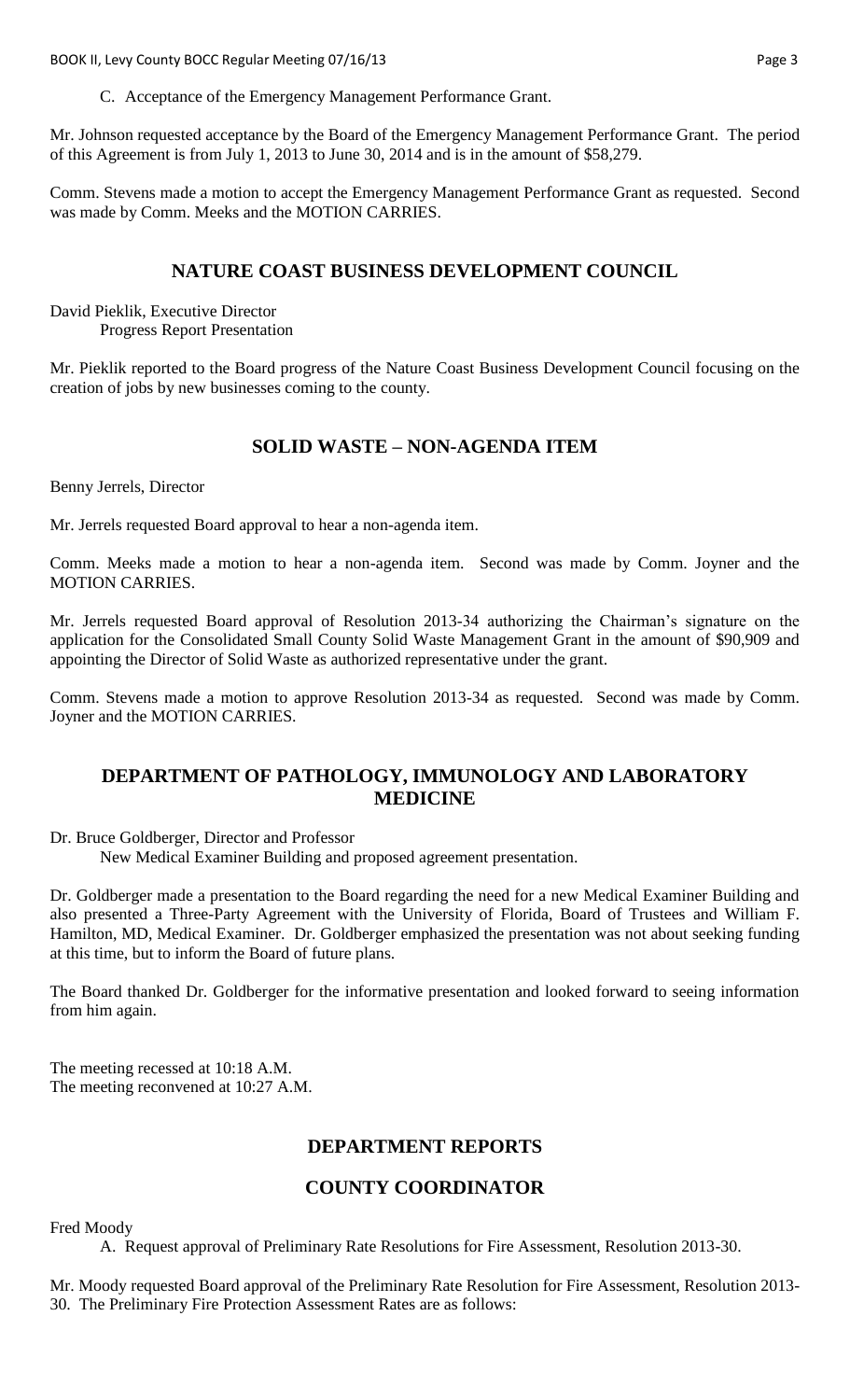| Residential          | \$110 per dwelling unit |
|----------------------|-------------------------|
| Commercial           | \$.33 per square foot   |
| Industrial/Warehouse | \$.05 per square foot   |
| Institutional        | \$.37 per square foot   |

Mr. Moody informed the Board there is a Public Hearing for Final Rate Resolutions scheduled for September  $11^{th}$  at 6:30 P.M.

Comm. Meeks made a motion to approve the Preliminary Rate Resolution for Fire Assessment, Resolution 2013-30 as presented. Second was made by Comm. Stevens and the MOTION CARRIES.

B. Request approval of Preliminary Rate Resolutions for EMS Tax Assessment, Resolution 2013-31.

Mr. Moody requested Board approval of the Preliminary Rate Resolution for EMS Tax Assessment, Resolution 2013-31. The Preliminary EMS Tax Assessment Rates are as follows:

| Residential          | \$119 per dwelling unit |
|----------------------|-------------------------|
| Commercial           | \$.07 per square foot   |
| Institutional        | \$.19 per square foot   |
| Industrial/Warehouse | \$.01 per square foot   |

Comm. Joyner made a motion to approve the Preliminary Rate Resolution for EMS Tax Assessment, Resolution 2013-31 as presented. Second was made by Comm. Meeks and the MOTION CARRIES.

C. Request approval for Preliminary Rate Resolutions for Solid Waste Assessment, Resolution 2013- 32.

Mr. Moody requested Board approval of the Preliminary Rate Resolution for Solid Waste Assessment, Resolution 2013-32. The Preliminary Solid Waste Assessment is currently \$25 per each Tax Parcel.

Comm. Stevens made a motion to approve the Preliminary Rate Resolution for Solid Waste Assessment, Resolution 2013-32 as presented. Second was made by Comm. Joyner and the MOTION CARRIES.

D. Request approval of Preliminary Rate Resolutions for Road Maintenance Service Assessment, Resolution 2013-33.

Mr. Moody requested Board approval of the Preliminary Rate Resolution for Road Maintenance Service Assessment, Resolution 2013-33.

Comm. Stevens made a motion to approve the Preliminary Rate Resolution for Road Maintenance Service Assessment, Resolution 2013-33 as presented. Second was made by Comm. Meeks and the MOTION CARRIES.

E. Request to authorize Resolution 2013-28 authorizing Joint Participation Agreement for the Cedar Key Airport Project.

Mr. Moody requested Board approval of Resolution 2013-28 authorizing a Joint Participation Agreement for the Cedar Key Airport Project.

Comm. Stevens made a motion to approve Resolution 2013-28 authorizing a Joint Participation Agreement for the Cedar Key Airport Project as requested. Second was made by Comm. Meeks and the MOTION CARRIES.

F. Recommend to extend the proposed amendment for Carr, Riggs, and Ingram, LLC for an additional three years.

Mr. Moody requested Board approval to extend the proposed amendment for Carr, Riggs, and Ingram, LLC for an additional three (3) years.

Comm. Stevens made a motion to approve extending the proposed amendment for Carr, Riggs, and Ingram, LLC for an additional three (3) years as requested. Second was made by Comm. Meeks and the MOTION CARRIES.

Mr. Moody requested dates for Tentative Public Hearings for the Budget.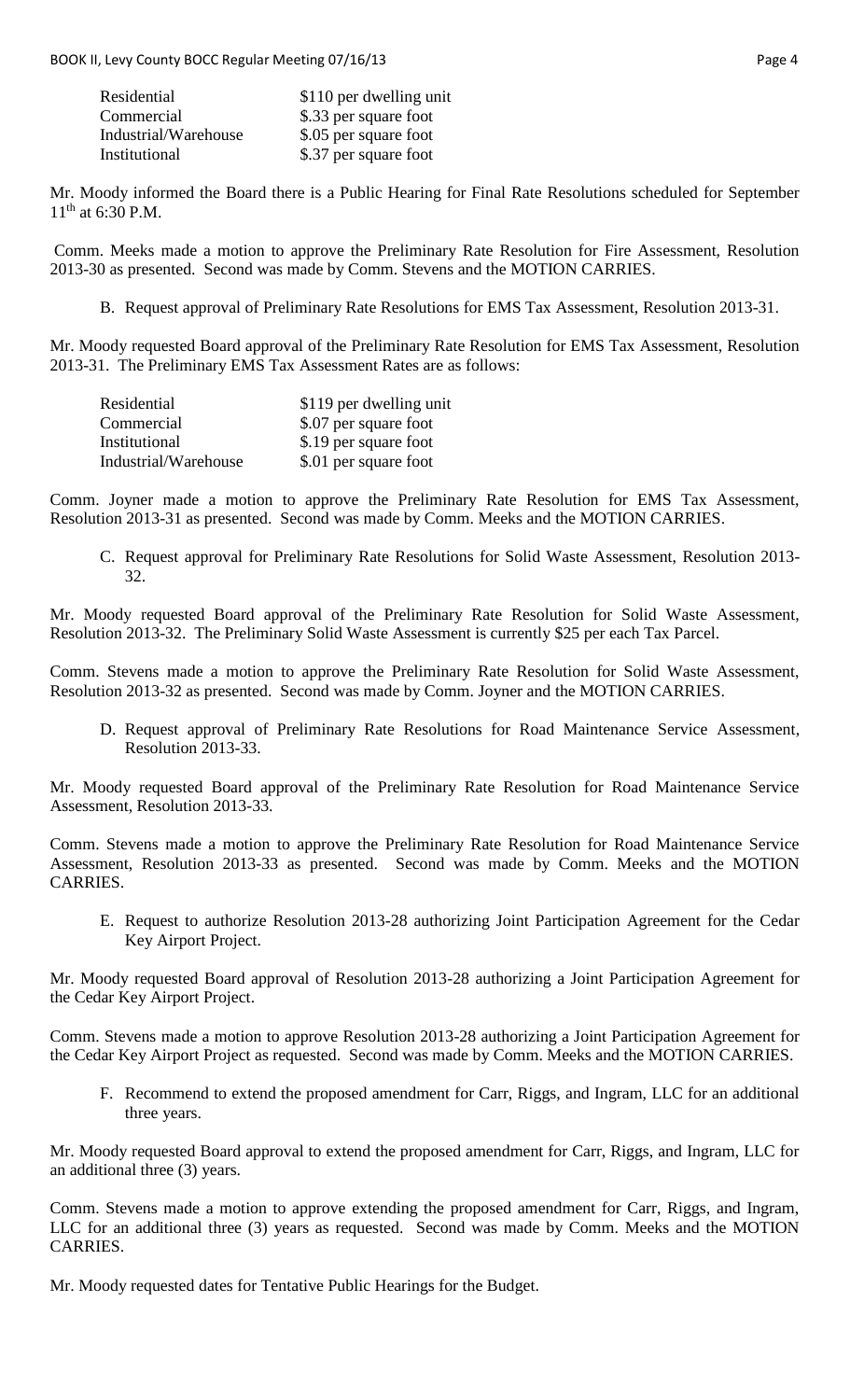BOOK II, Levy County BOCC Regular Meeting 07/16/13 **Page 5** Page 5

The Board agreed to set the following dates for Budget Hearings:

September 5, 2013 at 6:00 P.M. – Tentative Budget Hearing September 16, 2013 at 6:00 P.M. – Final Budget Hearing

#### **CORRESPONDENCE**

Satori Days,

Presenting a letter commending Bruce Greenlee on behalf of Richard and Elizabeth Gilson.

Ms. Days read into record a letter commending Bruce Greenlee on behalf of Richard and Elizabeth Gilson.

#### **PLANNING**

Shenley Neely, Planning Director

A. Request to approve Deferred Payment Loan Agreement for Jade E. Luthi-PA #516.

Ms. Neely requested Board approval of the Deferred Payment Loan Agreement for Jade E. Luthi, PA# 516 in the amount of \$8,415.

Comm. Stevens made a motion to approve the Deferred Payment Loan Agreement for Jade E. Luthi, PA# 516 as requested. Second was made by Comm. Joyner and the MOTION CARRIES.

B. Request to approve and authorize Chair to sign letter for submittal to the Department of Economic Opportunity (DEO). Letter contains county's response to the March on-site Community Development Block Grant (CDBG) monitoring report conducted by DEO.

Ms. Neely requested Board approval and for the Chairman to sign a letter for submittal to the DEO. The letter contains the county's response to the March on-site CDBG monitoring report conducted by the DEO.

Comm. Meeks made a motion to approve and have the Chairman sign a letter for submittal to the DEO as requested. Second was made by Comm. Stevens and the MOTION CARRIES.

C. Request Board approval for Resolution 2013-29 adopting SHIP Local Housing Assistance Plan (LHAP) for submission to Florida Housing Finance Corporation, as required by Florida Statute.

Ms. Neely requested Board approval of Resolution 2013-29 adopting the SHIP Local Housing Assistance Plan (LHAP) for submission to the Florida Housing Finance Corporation, as required by Florida Statute.

Comm. Stevens made a motion to approve Resolution 2013-29 as requested. Second was made by Comm. Meeks and the MOTION CARRIES.

#### **PUBLIC SAFETY**

David Knowles, Director

A. Request the Board's approval to accept a donation of a Fire Training Tower from the City of Dunnellon.

Mr. Knowles requested Board approval to accept a donation of a Fire Training Tower from the City of Dunnellon.

Comm. Stevens made a motion to accept the donation of a Fire Training Tower from the City of Dunnellon as requested. Second was made by Comm. Meeks and the MOTION CARRIES.

B. Request the Board's approval to purchase an Advanced Life Support (ALS) Manikin for training.

Mr. Knowles requested Board approval to purchase an Advance Life Support (ALS) Manikin for training in the amount of \$5,100.

Comm. Stevens made a motion to approve the purchase of an Advanced Life Support (ALS) Manikin as requested. Second was made by Comm. Joyner and the MOTION CARRIES.